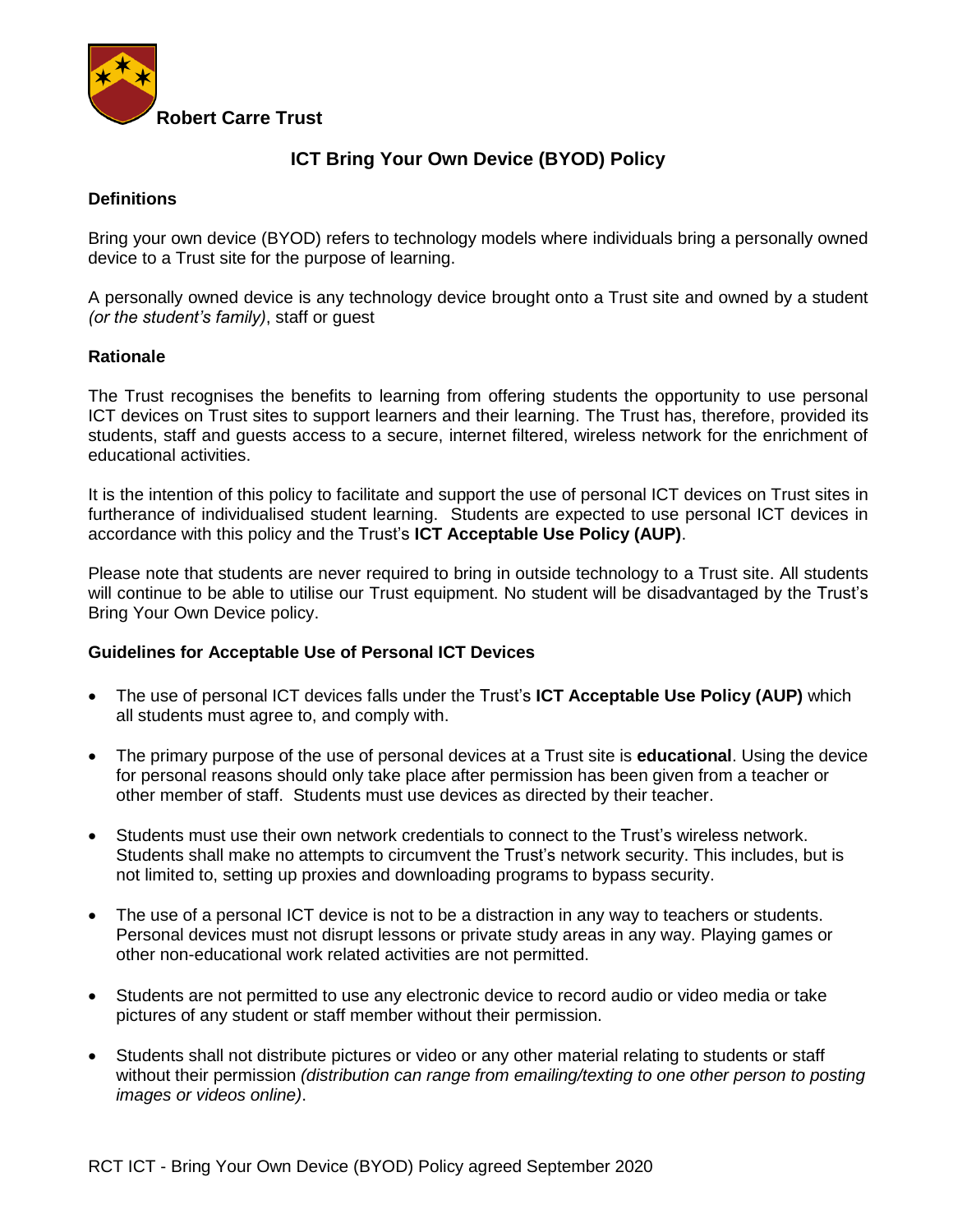- Students are not to call, text message, email, or electronically communicate with others from their personal device, including other students, parents, guardians, friends, and family during lessons unless permission has been given from a teacher or other member of staff.
- Students are expected to act responsibly and thoughtfully when using technology resources. Students bear the burden of responsibility to inquire with ICT Support and/or teachers when they are unsure of the permissibility of a particular use of technology prior to engaging in the use.
- Students may not utilise any technology to harass, threaten, demean, humiliate, intimidate, embarrass, or annoy their classmates or others in their community. This is unacceptable behaviour known as cyber bullying and will not be tolerated. Any cyber bullying that is determined to disrupt the safety and/or wellbeing of the Trust will be subject to disciplinary action.
- Students must check their personal ICT device daily to ensure the device is free from unsuitable material and free from viruses etc. before bringing the device onto a Trust site.
- Students must check their personal ICT device daily for basic Health and Safety compliance to ensure it is free from defects. Any personal ICT device that has obvious Health and Safety defects should not be brought onto a Trust site.
- Students are responsible for charging their personal ICT devices prior to bringing them onto a Trust site. Personal ICT devices cannot be connected to Trust power outlets without first being PAT tested by one of the Trust's designated PAT testers.

# **Consequences for Misuse/Disruption**

In addition to dealing with misuse/disruption within the remit of the Trust's **ICT Acceptable Use Policy (AUP)** and **Behaviour Management Policy** one or more of the following sanctions may apply:

- Personal ICT device may be confiscated and kept at the Main Office until a student's parent/guardian collects it.
- Privilege of using personal ICT devices may be removed.
- Access to the Trust's wireless network may be limited or withheld.

The Trust reserves the right to monitor, inspect, copy, and review a personally owned device or file when staff have a reasonable suspicion that a violation has occurred.

In serious cases the Trust reserves the right to contact external authorities for advice, investigation and prosecution.

#### **Trust Liability Statement**

Students bring their personal ICT devices to use at a Trust site **at their own risk**. Students are expected to act responsibly with regards to their own devices, **keeping them up-to-date via regular anti-virus and operating system updates** and as secure as possible. It is their duty to be responsible for the upkeep and protection of their devices.

*The Robert Carre Trust is in no way responsible for:* 

- Personal devices that are broken while at a Trust site or during Trust-sponsored activities.
- Personal devices that are lost or stolen at a Trust site or during Trust-sponsored activities.
- Maintenance or upkeep of any device *(keeping it charged, installing updates or upgrades, fixing any software or hardware issues)*.